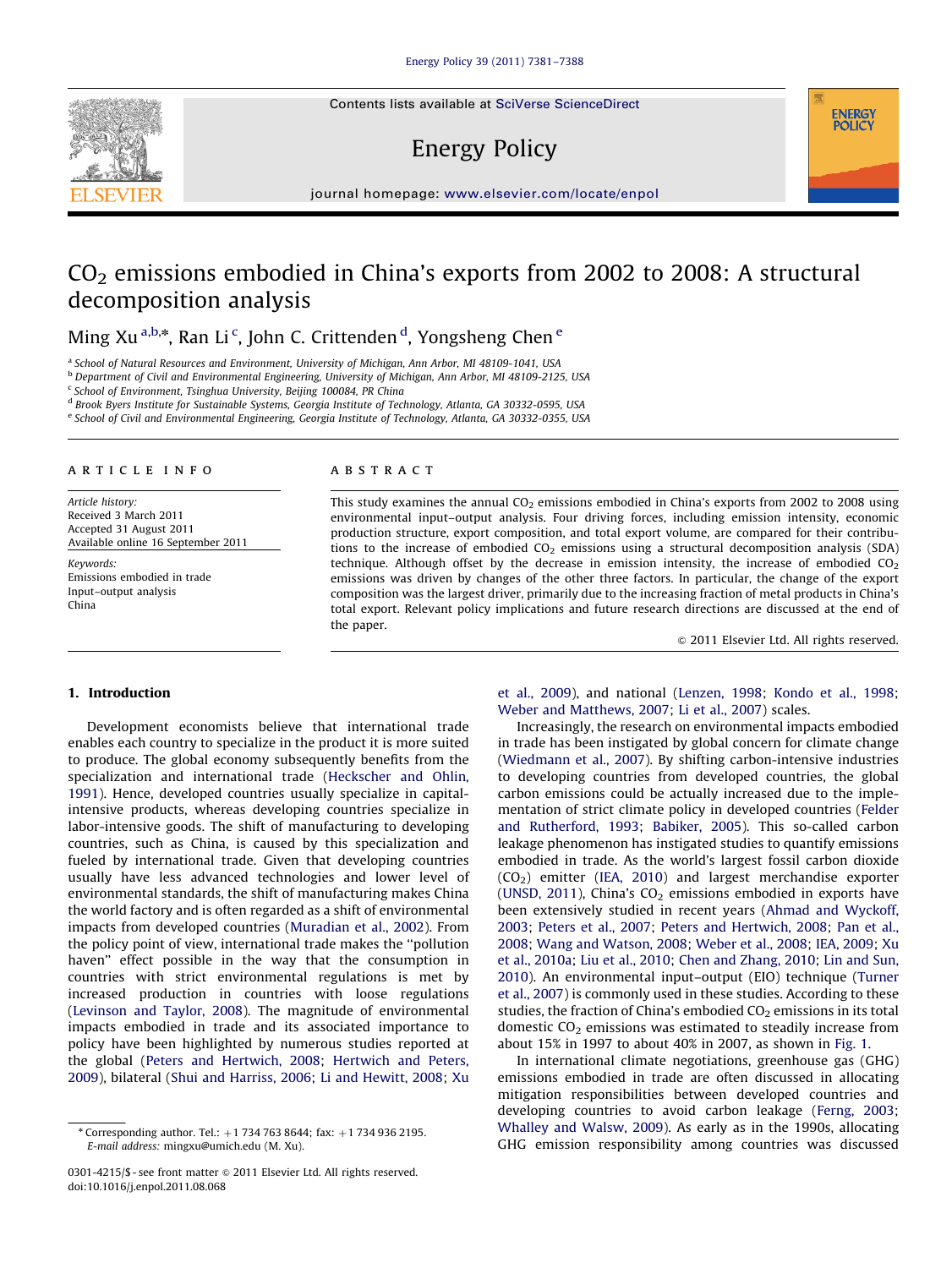<span id="page-1-0"></span>

Fig. 1. Estimation of  $CO_2$  emissions embodied in China's exports as percentages of total domestic  $CO_2$  emissions in literature.

(e.g., [Swisher and Masters, 1992](#page-7-0); [Chichilnisky and Heal, 1994\)](#page-6-0). Based on the principles of the Climate Convention, [Sagar \(2000\)](#page-7-0) proposed an allocating framework, which can be favorable to the least-developed countries. [Bastianoni et al. \(2004\)](#page-6-0) compared different methods to allocate responsibility for GHG emissions. Without taking into account exports and imports, it is difficult to determine the  $CO<sub>2</sub>$  responsibility for an open economy ([Munksgaard and Pedersen, 2001](#page-7-0)). The EIO method has been widely used to quantify emissions embodied in trade in allocating emission responsibilities (e.g., Tunç [et al. 2007;](#page-7-0) [Andrew and](#page-6-0) [Forgie, 2008](#page-6-0); Muñoz and Steininger, 2010). For China in particular, it is argued that the  $CO<sub>2</sub>$  abatement responsibility should be reevaluated by taking emissions embodied in trade into account ([Pan et al., 2008](#page-7-0)).

To better understand these issues and provide useful decisionmaking support for China's climate and energy policy, a detailed study on China's annual  $CO<sub>2</sub>$  emissions embodied in exports is required. Existing studies for China's  $CO<sub>2</sub>$  emissions embodied in exports are shown in Fig. 1 and mostly focus on a given year but not provide a year-by-year estimation. To better support decision making in climate and energy policy in China, in this study, we quantify the  $CO<sub>2</sub>$  emissions embodied in China's exports from 2002 to 2008 on a yearly basis utilizing the newly released 2007 economic input–output (I–O) data for China [\(NBSC, 2010\)](#page-7-0). In addition to this estimation, we examine the underlying driving forces for the change of  $CO<sub>2</sub>$  emissions embodied in China's exports over the course of 2002 to 2008. Finally, we discuss the implications of our findings to China's climate and energy policy.

## 2. Method and data

#### 2.1. Environmental input–output (EIO) analysis

Environmental impacts embodied in trade are usually quantified using the EIO analysis ([Turner et al., 2007](#page-7-0)), a well-established method dating back to Leontief's groundbreaking work in the 1930s ([Leontief, 1951,1986\)](#page-6-0). While technical details of this method can be referred to in reputable literature (e.g., [Miller](#page-7-0) [and Blair, 2009](#page-7-0)), here we provide a brief introduction on applying it to quantify environmental impacts embodied in exports. In an economy, sectors are connected with each other by the supply– demand relationship. For example, a machinery sector needs direct input from the steel manufacturing sector in order to produce a machine. The manufacturing of steel needs input from the electricity sector. Essentially, input from the electricity sector can be regarded as the indirect input to the machinery sector. Thus, the quantification of energy use and  $CO<sub>2</sub>$  emissions embodied in exports needs to take into account not only direct inputs but also those indirect inputs from a life-cycle perspective. Assume an economy consists of  $n$  sectors. The value of each sector's products exporting to other countries is denoted as  $t_i$  $(i=1, 2, ..., n)$ . The total (direct and indirect) input from each sector in the life cycle of producing an economy's exports can be quantified as

$$
\mathbf{F} = (\mathbf{I} - \mathbf{A})^{-1} \mathbf{T} = \mathbf{L} \mathbf{T} \tag{1}
$$

where **F** is an  $n \times n$  matrix whose element  $f_{ij}$  indicates the total input required from sector  $i$  in order to produce the export goods, in the value of  $t_i$ , in sector  $j$  ( $j=1, 2, ..., n$ ); I is the identity matrix; A is the economy's  $n \times n$  direct requirements matrix [\(Miller and](#page-7-0) [Blair, 2009\)](#page-7-0);  $L=(I-A)^{-1}$  is called the Leontief inverse; and T is an  $n \times n$  diagonal matrix whose diagonal element  $t_{ii}$  equals to the value of exporting goods in each sector,  $t_i$ . CO<sub>2</sub> emissions embodied in export  $T$  can be computed by coupling with a carbon intensity matrix  $F$ , as in the following:

$$
E = RF = RLT \tag{2}
$$

where **E** is a 1  $\times$  *n* vector whose element  $e_i$  denotes environmental impacts,  $CO<sub>2</sub>$  emissions in this study, embodied in the exports of sector *j*; and **R** is a  $1 \times n$  vector whose element  $\mathbf{r}_j$  stands for the amount of environmental impacts generated per unit economic output in sector  $j$ . With the matrix  $\bm{E}$  computed using the above two equations, one can quantify the environmental impacts embodied in the life cycle of the manufacturing of exported goods in each sector in the given year.

In this study, we quantify yearly embodied carbon emissions for China's exports (vector  $E$ ) from 2002 to 2008. For each year, a set of variables  $(A, T,$  and  $R)$  are compiled using government statistics or other publicly available data.

The requirements matrix  $A$  is provided by the standard Chinese economic I–O tables for 2002 and 2007, which consist of 122 and 135 sectors, respectively ([NBSC, 2006, 2010\)](#page-7-0). Imports are reported in the Chinese economic I–O tables as a single column from which the origins of imports are inexplicit. To obtain a better understanding on domestic production as the driving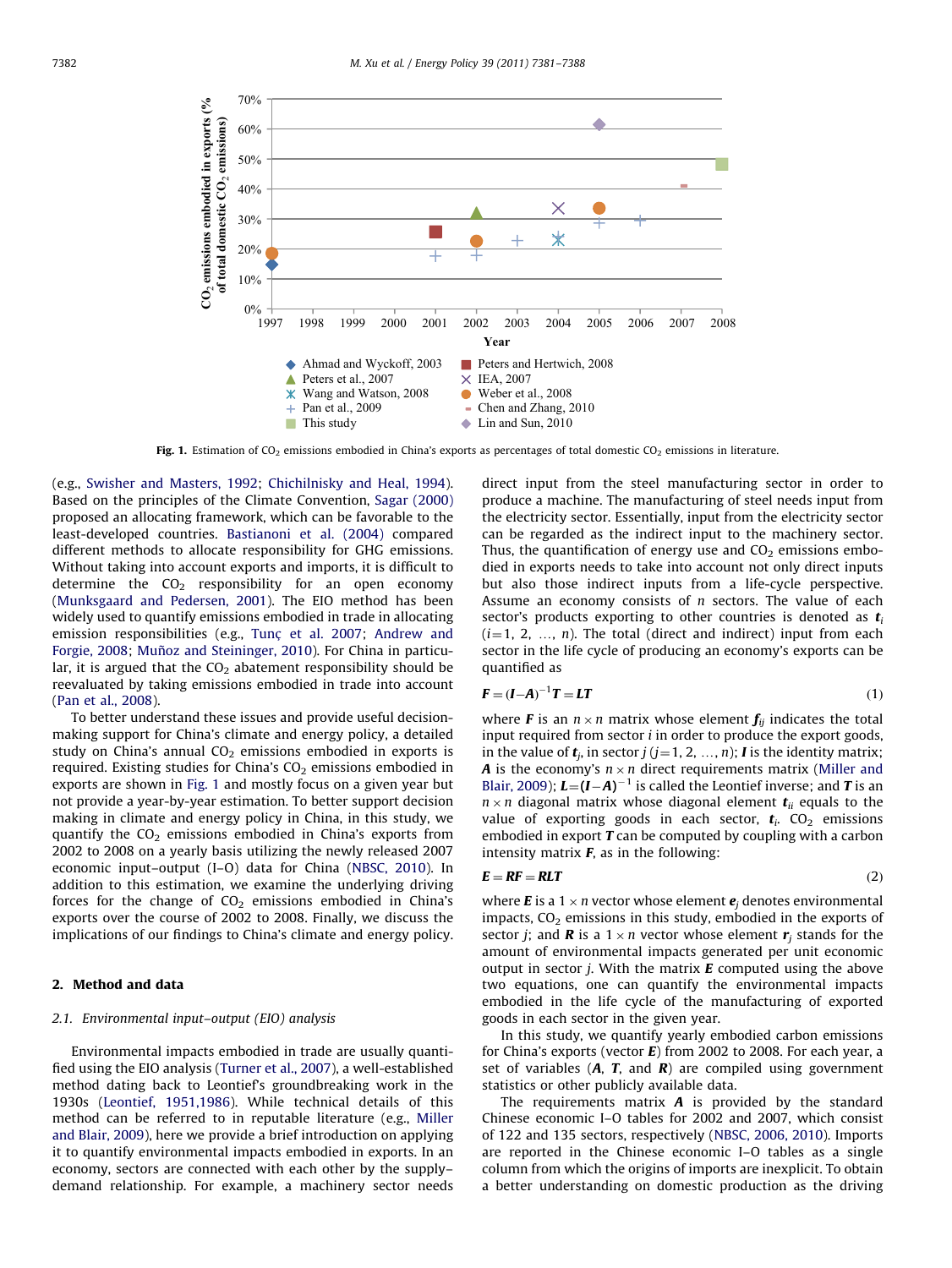force in China's embodied  $CO<sub>2</sub>$  emissions, we reconstruct the  $\boldsymbol{A}$ matrix by removing imports from the standard economic I–O tables, following the assumption that imports are used in the same proportions in each sector and final demand category ([Weber et al., 2008](#page-7-0)). In this research, we use the two reconstructed A matrix for 2002 and 2007 to approximate A matrix for other years. In particular, the 2002 A matrix is used to approximate A matrix for 2003 and 2004, while the 2005, 2006, and 2008 A matrix are approximated by the 2007 A matrix.

Given that the standard economic I–O tables only contain export values for 2002 and 2007, export data for other years are obtained from the United Nations Commodity Trade Statistics Databases (UN Comtrade), which provides China's export statistics classified under the Harmonized Commodity Description and Coding System (HS) ([UNSD, 2011](#page-7-0)). To reduce the uncertainty from data sources, we also use the UN Comtrade database for export data in 2002 and 2007. In particular, the  $T$  matrix for each year is constructed by integrating the export data from the UN Comtrade database according to the 122- and 135-sector systems used by the 2002 and 2007 economic I–O tables. Given that the customs records export values based on the exchange rate between Chinese currency and US dollars, we use annual exchange rates reported by the International Monetary Fund ([IMF, 2010\)](#page-6-0) to convert between the two currencies rather than purchasing power parity (PPP) when calculating embodied emissions, as suggested by previous studies (e.g., [Ahmad and Wyckoff, 2003\)](#page-6-0). However, when presenting the results, we first convert Chinese Yuan into international dollars using PPP, and then convert all monetary values into constant international dollars based on the 2008 price [\(IMF, 2010\)](#page-6-0).

Vector  $\bf{R}$  contains CO<sub>2</sub> emissions per unit of economic output in each sector in each year. The construction of the  *vector requires* the value of the economic output and the amount of energy use for each sector in each year. Sectoral economic output and energy use data from 2002 to 2008 are obtained from Chinese government statistics (NBSC, 2003-2009; NBSC and NDRC, 2005-2010). CO<sub>2</sub> emissions from fuel combustion and industrial processes are estimated based on the Intergovernmental Panel on Climate Change reference approach [\(IPCC, 2006\)](#page-6-0) using the energy mix consumed by each sector [\(NBSC and NDRC, 2005–2010](#page-7-0)). Elements in the vector **R** are then derived by dividing  $CO<sub>2</sub>$  emissions in each sector by economic output in the same sector. Note that a conversion of sectors is required as the sectoral energy consumption data are reported according to a 45-sector classification.

The inherent uncertainties of the EIO method come from data aggregation, time-lag, the assumption of a linear relationship between sectors, and the assumption of homogeneous products in each sector. Theoretical discussion on those uncertainties has been extensively discussed [\(Lenzen, 2000](#page-6-0)). In this research particular, other uncertainties primarily come from the data from various sources. In particular, the export value data from the UN Comtrade database contain data reported by both the country of origin and the country of destination. Due to re-exports through intermediate third destinations (e.g., Hong Kong), the data reported by the two parties are often inconsistent with each other. Extensive resources are needed to adjust the discrepancies in bilateral trade data [\(Xu et al., 2009](#page-7-0)). Thus this study only chooses to quantify  $CO<sub>2</sub>$  emissions embodied in the total Chinese exports rather than allocating it according to the destinations of exports, which represents an interesting avenue for future research.

#### 2.2. Structural decomposition analysis (SDA)

SDA is a technique to describe economic change as the changes of a set of key parameters in an I–O table [\(Rose and Casler, 1996\)](#page-7-0). This technique can be modified to examine the underlying driving forces for the change of embodied  $CO<sub>2</sub>$ . To do so, the total  $CO<sub>2</sub>$ emissions embodied in exports,  $e$ , is expressed as the following:

$$
e = RLT_{\mathcal{C}}v \tag{3}
$$

where  $T_c$  is an  $n \times 1$  vector, the elements of which are each sector's export value as a fraction of the total export; and  $v$  is the total export value. In this study, embodied  $CO<sub>2</sub>$  emissions are decomposed into four driving forces: emission intensity  $(R)$ , economic production structure  $(L)$ , composition of export  $(T_C)$ , and total export volume  $(v)$ . In particular, the change of emission intensity  $(R)$  could be the result of changes in energy efficiency and/or energy input mix. In addition, the change of economic production structure  $(L)$  reflects the change of production efficiency in the entire economy due to production structure adjustment ([Peters et al., 2007](#page-7-0)). The SDA can be expressed as follows by examining the change in each variable over time

$$
\Delta e = e_{(t+1)} - e_{(t)} = R_{(t+1)}L_{(t+1)}T_{C(t+1)}v_{(t+1)} - R_{(t)}L_{(t)}T_{C(t)}v_{(t)} \n= \Delta R L_{(t+1)}T_{C(t+1)}v_{(t+1)} + R_{(t)}\Delta LT_{C(t+1)}v_{(t+1)} + R_{(t)}L_{(t)}\Delta T_{C}v_{(t+1)} \n+ R_{(t)}L_{(t)}T_{C(t)}\Delta v
$$
\n(4)

Each term in the SDA equation stands for the contribution of each driving force to the change in embodied  $CO<sub>2</sub>$  emissions, when keeping other variables constant. For example, the first term represents the change in embodied  $CO<sub>2</sub>$  emissions due to changes in emission intensity  $(R)$  with all other variables remaining constant. While one can compare terms relative to either the start or end of each time period in SDA, we use the average of all possible first order decompositions ([Dietzenbacker and Los, 1998;](#page-6-0) [Hoekstra and van der Bergh, 2002\)](#page-6-0). More details about SDA can be found in reputable literature (e.g., [Rose and Casler, 1996;](#page-7-0) [Miller](#page-7-0) [and Blair, 2009](#page-7-0)). Given that only two I–O tables are available for China between 2002 and 2008, we only perform the SDA for the change between the two I–O tables, but not on a yearly basis.

## 3. Results

We find that  $CO<sub>2</sub>$  emissions embodied in China's exports increased from 1.7 billion tons (Gt) in 2002 to 3.1 Gt in 2008. [Fig. 2](#page-3-0) compares the relative changes of China's GDP, exports, total  $CO<sub>2</sub>$  emissions, and  $CO<sub>2</sub>$  emissions embodied in exports since 2002. In particular, the GDP and export data are converted into 2008 constant international dollars using PPP ([IMF, 2010\)](#page-6-0), same hereinafter for other monetary data. China's domestic  $CO<sub>2</sub>$  emissions have generally been increasing along with the growth of the GDP. The growth of total export is significantly faster than that of the GDP. As a result,  $CO<sub>2</sub>$  emissions embodied in exports grows at an average rate of 11% per annum. Note that  $CO<sub>2</sub>$  emissions embodied in exports decreased in 2004. Given the continuous growth of total export in the same period, this contradiction could be the result of underlying changes in export composition and/or efficiency.

[Fig. 3](#page-3-0) compares  $CO<sub>2</sub>$  emissions embodied in China's exports with its total domestic emissions aggregating results for each product category using Eq. (2). Overall, emissions embodied in exports were around 48% of China's total domestic emissions, meaning almost half of China's  $CO<sub>2</sub>$  emissions were generated because of producing goods for foreign consumption. This result is relatively large as compared to previous studies ([Peters et al.,](#page-7-0) [2007;](#page-7-0) [Peters and Hertwich, 2008](#page-7-0); [Pan et al., 2008;](#page-7-0) [Wang and](#page-7-0) [Watson, 2008](#page-7-0); [Weber et al., 2008](#page-7-0)), which use only the 2002 economic I–O table, but comparable with recent studies [\(Chen](#page-6-0) [and Zhang, 2010](#page-6-0); [Lin and Sun, 2010\)](#page-7-0) using the latest 2007 table as shown in [Fig. 1.](#page-1-0) Clearly, there are significant uncertainties in the economic I–O tables, which will be discussed later.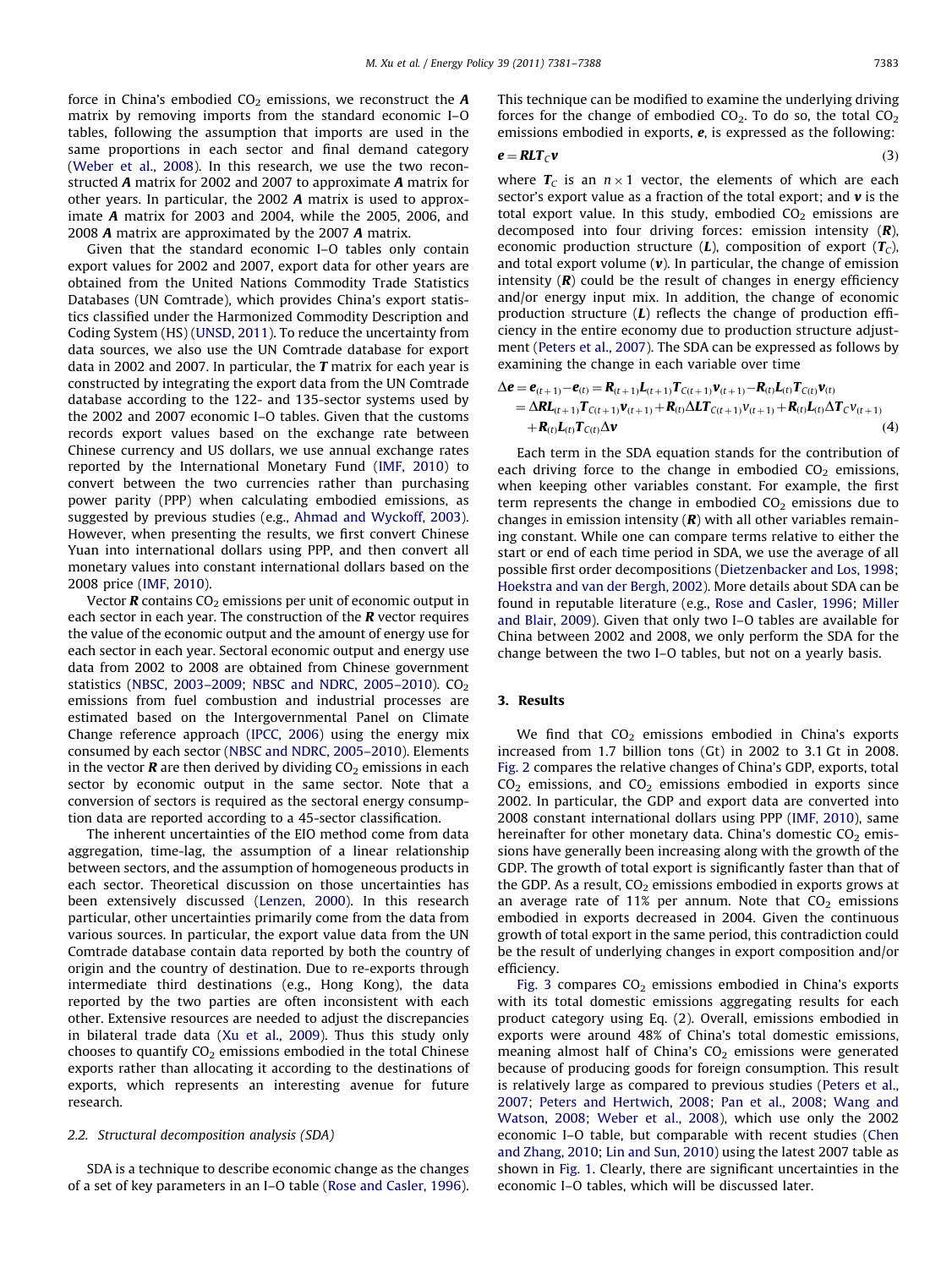<span id="page-3-0"></span>

Fig. 2. Relative changes of China's GDP, exports, total CO<sub>2</sub> emissions, and CO<sub>2</sub> emissions embodied in exports from 2002 to 2008 (2002 = 100%).



Fig. 3. Comparison of China's total domestic  $CO<sub>2</sub>$  emissions and  $CO<sub>2</sub>$  emissions embodied in exports.





Fig. 4. Contribution of driving forces to the increase of  $CO<sub>2</sub>$  emissions embodied in China's exports from 2002 to 2007.

Fig. 4 illustrates the result of SDA by comparing the contribution of the driving forces to the increase of  $CO<sub>2</sub>$  emissions embodied in China's exports from 2002 to 2007 using Eq.  $(4)$ . Overall,  $CO<sub>2</sub>$ emissions embodied in exports increased by over 414%. The change of export composition, the third term in Eq. (4), is the largest contributor, which could cause a  $701\%$  increase of embodied  $CO<sub>2</sub>$ emissions, if keeping other factors constant. Changes of economic production structure and export volume, the second and fourth terms in Eq. (4), could increase embodied  $CO<sub>2</sub>$  emissions by about

Fig. 5. Change in proportion of export value by major product categories from 2002 to 2007.

91% and 209%, respectively. However, the reduction of emission intensity, the first term in Eq. (4), due to both efficiency gain and energy input structure change, in China's manufacturing offset the contribution on increasing embodied  $CO<sub>2</sub>$  emissions from the other three driving forces by 588%. Obviously, the change of export composition is responsible for most of  $CO<sub>2</sub>$  emissions embodied in China's exports. Fig. 5 compares the change in the proportion of the export value by major product categories. China exported, relatively, more metal products and equipment, particularly electric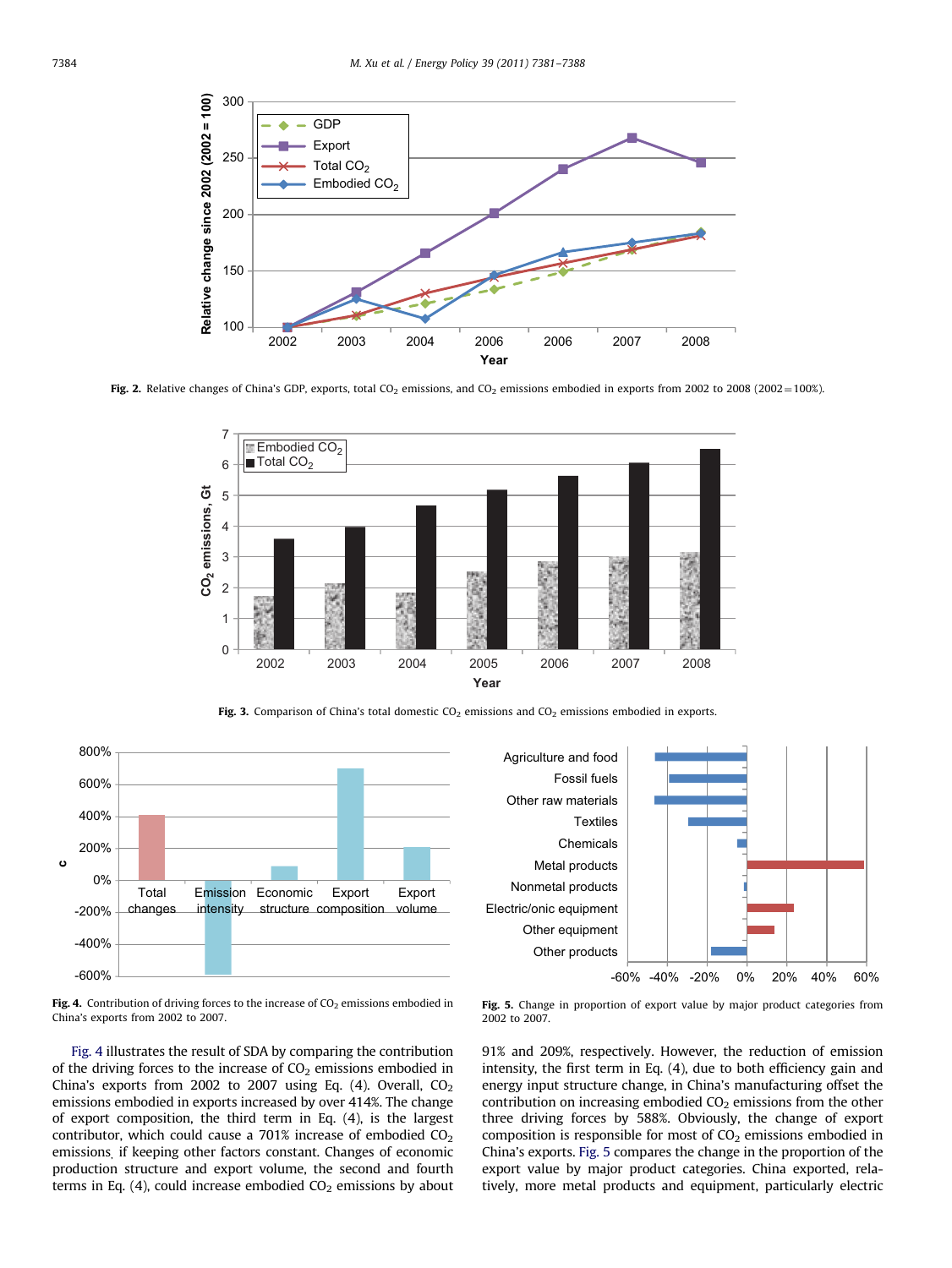<span id="page-4-0"></span>and electronic equipment, in 2007 than in 2002, while other products were exported relatively less in 2007. The fraction of metal products in the total export increased by almost 60% from 2002 to 2007, which significantly increased energy use and thus  $CO<sub>2</sub>$  emissions, especially from the smelting and pressing of metals. This is interesting because the export of metal products is only about 6.1% of China's total export in 2002 and 9.7% in 2007.

Fig.  $6(a)$  shows the breakdown of  $CO<sub>2</sub>$  emissions embodied in China's exports in ten categories. In 2002, embodied  $CO<sub>2</sub>$  emissions were substantially contributed by electronic/electric equipment (25%), textiles (18%), other equipment (17%), and fossil fuels and chemicals (13%). The increasing embodied  $CO<sub>2</sub>$  emissions since 2002 was primarily due to advanced products, given that the composition in 2008 was significantly different: electronic/ electric equipment (23%), other equipment (19%), fossil fuels and chemicals (14%), and textiles (12%).

Fig. 6(b) shows the composition of export value in international dollars in the ten categories. Notably, the value of exports in each category has been continuously increasing from 2002 to 2007 and decreased in 2008, as opposed to the dynamics shown in Fig.  $6(a)$ . Thus, the primary driving force of the dynamics of  $CO<sub>2</sub>$  emissions embodied in China's exports is the change of energy efficiencies in each sector. Measured by emissions embodied in each dollar of exports, the  $CO<sub>2</sub>$  intensity of manufacturing in each category is illustrated in Fig.  $6(c)$ . The lower carbon intensity in most categories in 2004 caused the decrease of embodied  $CO<sub>2</sub>$ emissions, while the export was increased. In 2008, the higher carbon intensity is the reason for the increasing embodied  $CO<sub>2</sub>$ when the export was declining. More detailed discussion about the change of emission intensity in each category can be found in reference [\(Xu et al., 2009](#page-7-0)).

The electronic/electric equipment category contributes about one fourth of  $CO<sub>2</sub>$  emissions embodied in China's exports. Fig. 7(a) breaks it down into four sub-categories including electric equipment, computers, communication equipment, and other electronics. In particular, more than 40–50% of the embodied  $CO<sub>2</sub>$  emissions were contributed by the export of electronics, such as home entertainment equipment, excluding computers and communication equipment. Computer exports contributed about 15–30% of the embodied  $CO<sub>2</sub>$  emissions, while electric equipment was responsible for 20–30%, and 5–15% for communication equipment. The export value of each of the above product



Fig. 6. Composition of (a) CO<sub>2</sub> emissions embodied in exports, (b) China's export in international dollars, and (c) CO<sub>2</sub> intensities in manufacturing by major product categories.



Fig. 7. Breakdown of CO<sub>2</sub> emissions embodied in electronic/electric export from 2002 to 2008 (a); CO<sub>2</sub> intensity of China's electronic/electric export from 2002 to 2008 (b).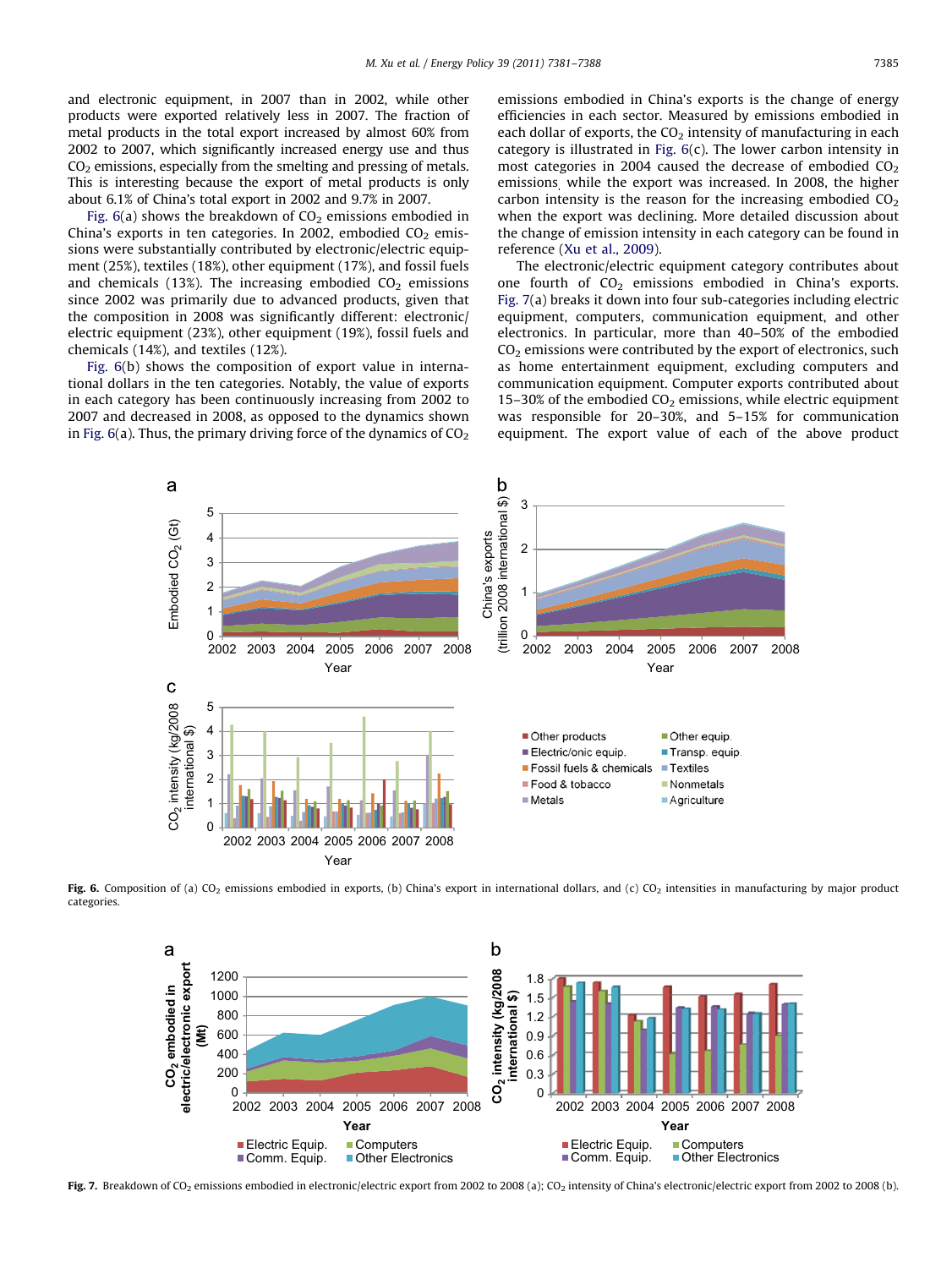categories in electronic/electric equipment has been continuously increasing since 2002. Thus, the dynamics of  $CO<sub>2</sub>$  emissions embodied in electronic/electric equipment exports were primarily caused by the change of emission intensity in each category, as shown by  $CO<sub>2</sub>$  intensities in [Fig. 7](#page-4-0)(b).

#### 4. Policy implications

China is now responsible for about 22% of the world's 29 Gt  $CO<sub>2</sub>$  emissions as of 2008 [\(IEA, 2010\)](#page-6-0). Remarkably, about 48% of China's  $CO<sub>2</sub>$  emissions, or 10% of the world's total emissions, were caused by the manufacturing of export products. Without a doubt, reducing  $CO<sub>2</sub>$  emissions embodied in China's exports is critical for solving the ''gigaton'' problem of carbon emissions worldwide ([Xu et al., 2010b](#page-7-0)). In general, exporting raw materials or less advanced products requires more energy consumption and generates more  $CO<sub>2</sub>$  emissions than exporting advanced products on a unitary value basis. In China, policies have been implemented by the government to discourage the export of carbonintensive products, such as decreasing the export tax rebate rate on selected products or even abolishing selected rebate programs. The result of this study can provide insights in making such decisions. In particular, when quantifying  $CO<sub>2</sub>$  emissions embodied in China's exports, we find that most emissions are contributed by a minority of sectors. Fig. 8 shows the fraction of sectors whose export values or  $CO<sub>2</sub>$  emissions embodied in exports in 2008 were greater than or equal to certain thresholds. If sectors are ranked according to their export values or  $CO<sub>2</sub>$ emissions embodied in exports from high to low, the probability of a sector ranking top decreases along with the increase of its

export value or the amount of embodied  $CO<sub>2</sub>$  emissions. In other words, only a small proportion of sectors account for the most export values or embodied  $CO<sub>2</sub>$  emissions, while most of sectors contribute a little. Similar probability distribution can be found for other years. This type of probability distribution, an approximate straight line on a log–log scale, represents a phenomenon known as the Pareto distribution, power law, or Zipf's law, which has been observed in various disciplines such as physics, biology, economics, computer science, or demography ([Newman, 2005](#page-7-0)).

Among all sectors, the top ten in export values account for 51.7% of China's total export value in 2008, while the top ten in embodied  $CO<sub>2</sub>$  emissions contribute 53.1% of the total embodied emissions, as shown in Table 1. Overall, only about 20% of the commodities contribute approximately 80% of China's total export value and embodied  $CO<sub>2</sub>$  emissions. This phenomenon holds true for other years as well. In general, the dominating commodities are textiles, electronic/electric equipment, and steel. Other commodities ranking top from 2002 to 2008 in both export value and embodied  $CO<sub>2</sub>$  emissions include basic chemical materials, cultural and office equipment, toy, sports and entertainment goods, measuring instruments and meters, and household audio– video equipment. In addition, although metal products are only about 6–10% of the total export, the increase of their share contributes significantly to the  $CO<sub>2</sub>$  emissions embodied in China's exports.

In a globally integrated market, it is difficult for one country alone to alter the global supply–demand relationship. Thus, apart from designing and implementing appropriate domestic policies, the other effective way for China to reduce energy use and GHG emissions while keeping the economy growing is to reduce emission intensity by introducing advanced technologies and



Fig. 8. The fraction  $(P_r)$  of sectors whose export values (left) or CO<sub>2</sub> emissions embodied in exports (right) in 2008 were greater than or equal to certain thresholds. Similar distribution can be observed for other years.

| ш |  |
|---|--|
|   |  |

Top ten China's export commodities in economic values and embodied  $CO<sub>2</sub>$  emissions in 2008.

| Rank | Export value                                      |       | Embodied $CO2$ emissions                          |      |
|------|---------------------------------------------------|-------|---------------------------------------------------|------|
|      | Commodity                                         | %     | Commodity                                         | %    |
|      | Garments, footwear, and headgear                  | 10.88 | Steel                                             | 9.15 |
|      | Other electronic and telecommunications equipment | 6.94  | Garments, footwear, and headgear                  | 6.50 |
|      | Computers                                         | 5.58  | Metal products                                    | 5.67 |
|      | Other electric equipment and machinery            | 4.56  | Other electronic and telecommunications equipment | 5.32 |
|      | Other ordinary machinery                          | 4.48  | Other ordinary machinery                          | 4.89 |
| h    | Metal products                                    | 4.03  | Raw chemical materials                            | 4.45 |
|      | Electronic devices                                | 3.99  | Computers                                         | 4.37 |
| 8    | Telecommunication equipment                       | 3.91  | Other electric equipment and machinery            | 4.29 |
| q    | Other equipment for special purposes              | 3.68  | Other equipment for special purposes              | 4.26 |
| 10   | Other computer equipment                          | 3.63  | Electronic devices                                | 4.17 |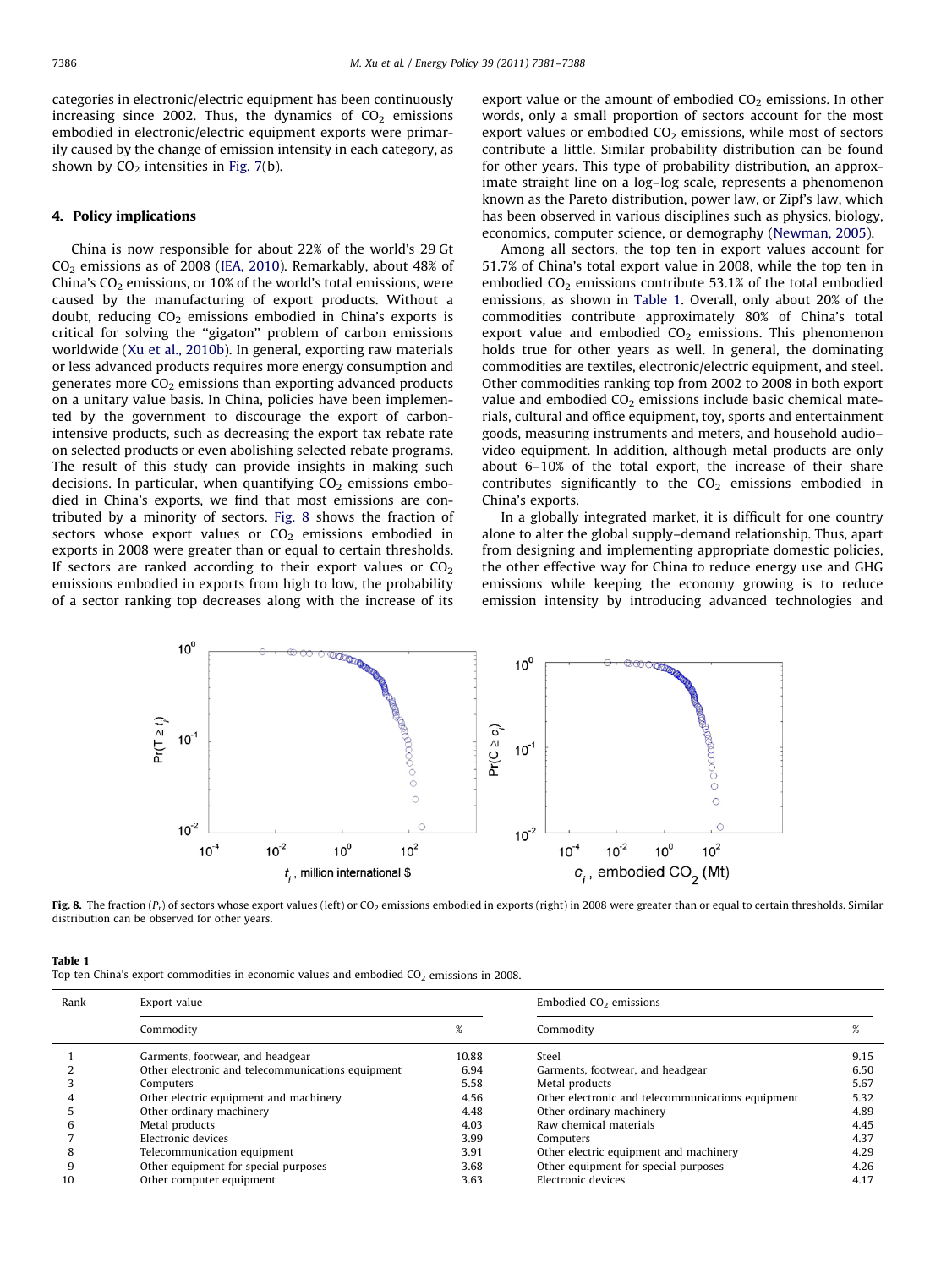<span id="page-6-0"></span>management systems from developed countries. By helping developing countries to reduce their emission intensity, developed countries can also meet their emission reduction responsibility or commitment via the clean development mechanism as part of the Kyoto Protocol ([Olsen, 2007](#page-7-0)).

#### 5. Future research

Mitigating global carbon emissions requires extensive international collaborations, especially between developing and developed countries. One of the facts preventing countries from effective collaboration is that developing countries and developed countries hardly agree with each other in equally allocating the responsibility of reducing GHG emissions. Developed countries blame major developing countries, such as China, for their increasing current emissions, whereas developing countries claim fair opportunities to develop and criticize developed countries' historical emissions (Botzen et al., 2008). In addition, different perspectives exist in allocating carbon responsibilities based on production or consumption (Bastianoni et al., 2004).

Thus, a successful international collaboration on reducing global GHG emissions must be associated with a reasonably equal attribution of the reduction responsibility agreed upon by both parties, especially those major players such as the US, China, and the European Union. This study lays the technical background for future research on equally allocating carbon responsibilities between China and its major trading partners.

In addition, given the increasing global diffusion of renewable energy technology, international trade may finally contribute to the reduction of global GHG emissions. In particular, the manufacturing of renewable energy products (e.g., PV panel, clean vehicles, biofuels, wind turbines, etc) requires energy input and generates carbon emissions. Thus producing renewable energy products in the developing countries should generally use more energy and produce less carbon emissions. However, because of lower costs of resources, producing renewable energy products in developing countries may be able to drive prices down significantly. Thus from a system perspective, developing and developed countries may actually both benefit from international trade by utilizing lower costs of resources in developing countries to scale up production and eventually promote the global diffusion of renewable energy. At the global scale, GHG emissions may be reduced because of the diffusion of renewable energy technology. The analytical framework presented in this paper could be integrated with multi-regional IO models and relevant economic models to evaluate the tradeoff between emissions embodied in trade and emission reduction due to the deployment of renewable energy products.

## 6. Conclusion

This study adopted an environmental input–output analysis to examine the  $CO<sub>2</sub>$  emissions embodied in China's exports from 2002 to 2008. Extensive data were collected and harmonized according to the two available Chinese economic I–O tables for 2002 and 2007. In addition to estimate the annual  $CO<sub>2</sub>$  emissions embodied in exports, we used a structural decomposition analysis technique to compare the contribution of four driving forces to the increase of embodied emissions from 2002 to 2007 including emission intensity, economic production structure, export composition, and total export volume. The result shows that, while the reduction of emission intensity drove the embodied emissions down, changes in the other three factors, especially the change in export composition, led to the increase of embodied emissions. In particular, the most significant change in export composition from 2002 to 2007 was the increasing fraction of metal products. Policy implications were discussed based on the findings. Finally we highlighted areas for future research based on the technical ground laid by this study, including equally allocating GHG emission responsibility between China and its major trading partners and evaluating the tradeoff between increasing embodied emissions and emission reduction from the global diffusion of renewable energy technology due to international trade. These findings provide helpful decision support for China's climate and energy policy.

## Acknowledgements

The authors appreciate support from the US Department of Energy (DE-PI0000012), US National Science Foundation (EFRI-0836046), the Georgia Research Alliance, and Brook Byers Institute for Sustainable Systems and Hightower Chair at the Georgia Institute of Technology. Any opinions, findings, conclusions, or recommendations expressed in this publication are those of the authors' and do not necessarily reflect the view of the supporting organizations.

## References

Ahmad, N., Wyckoff, A., 2003. Carbon Dioxide Emissions Embodied in International Trade of Goods, DSTI/DOC(2003) 15. Organisation for Economic Cooperation and Development (OECD), Paris.

- Andrew, R., Forgie, V., 2008. A three-perspective view of greenhouse gas emission responsibilities in New Zealand. Ecological Economics 68 (17), 194–204.
- Babiker, M.H., 2005. Climate change policy, market structure, and carbon leakage. Journal of International Economics 65 (2), 421–445.
- Bastianoni, S., Pulselli, F.M., Tiezzi, E., 2004. The problem of assigning responsibility for greenhouse gas emissions. Ecological Economics 49 (3), 253–257.
- Botzen, W.J.W., Gowdy, J.W., van den Bergh, J.C.J.M., 2008. Cumulative CO<sub>2</sub><br>emissions: shifting international responsibilities for climate debt. Climate Policy 8 (6), 569–576.
- Chen, G.Q., Zhang, B., 2010. Greenhouse gas emissions in China 2007: inventory and input–output analysis. Energy Policy 38 (10), 6180–6193.
- Chichilnisky, G., Heal, G., 1994. Who should abate carbon emissions? An international viewpoint. Economics Letters 44 (4), 443–449.
- Dietzenbacker, E., Los, B., 1998. Structural decomposition techniques: sense and sensitivity. Economic Systems Research 10 (4), 307–323.
- Felder, S., Rutherford, T.F., 1993. Unilateral  $CO<sub>2</sub>$  reductions and carbon leakage: the consequences of international-trade in oil and basic materials. Journal of Environmental Economics and Management 25 (2), 162–176.
- Ferng, I.-L., 2003. Allocating the responsibility of  $CO<sub>2</sub>$  over-emissions from the perspectives of benefit principle and ecological deficit. Ecological Economics 46 (1), 121–141.
- Heckscher, E., Ohlin, B., 1991. Heckscher–Ohlin trade theory. In: Flam, H., Flanders, M.J. (Eds.), Heckscher–Ohlin Trade Theory. MIT Press, Cambridge, MA.
- Hertwich, E.G., Peters, G.P., 2009. Carbon footprint of nations: a global, tradelinked analysis. Environmental Science & Technology 43 (16), 6414–6420.
- Hoekstra, R., van der Bergh, J.C.J.M., 2002. Structural decomposition analysis of physical flows in the economy. Environmental and Resource Economics 23 (3), 357–378.
- IEA,  $2009$ ,  $CO<sub>2</sub>$  Emissions from Fuel Combustion Highlights,  $2009$  edition International Energy Agency, Paris.
- IEA, 2010. Key World Energy Statistics 2010. International Energy Agency, Paris.
- IMF, 2010. World Economic Outlook Database October 2010. International Monetary Fund, <[http://www.imf.org/external/pubs/ft/weo/2010/02/weo](http://www.imf.org/external/pubs/ft/weo/2010/02/weodata/index.aspx)  $data/indexaspx$  (accessed March 2011).
- IPCC, 2006. IPCC Guidelines for National Greenhouse Gas Inventories. Intergovernmental Panel on Climate Change, <[http://www.ipcc-nggip.iges.or.jp/public/](http://www.ipcc-nggip.iges.or.jp/public/2006gl/index.html) [2006gl/index.html](http://www.ipcc-nggip.iges.or.jp/public/2006gl/index.html) $\rangle$  (accessed March 2011).
- Kondo, Y., Moriguchi, Y., Shimizu, H., 1998.  $CO<sub>2</sub>$  emissions in Japan: influences of import and export. Applied Energy 59 (2–3), 163–174.
- Lenzen, M., 1998. Primary energy and greenhouse gases embodied in Australian final consumption: an input–output analysis. Energy Policy 26 (6), 495–506.
- Lenzen, M., 2000. Errors in conventional and input–output based life-cycle inventories. Journal of Industrial Ecology 4 (4), 127–148.
- Leontief, W.W., 1951. The Structure of American Economy, 1919–1939: An Empirical Application of Equilibrium Analysis, 2nd edition enlarged Oxford University Press, New York.
- Leontief, W.W., 1986. Input–Output Economics, 2nd edition Oxford University Press, New York.